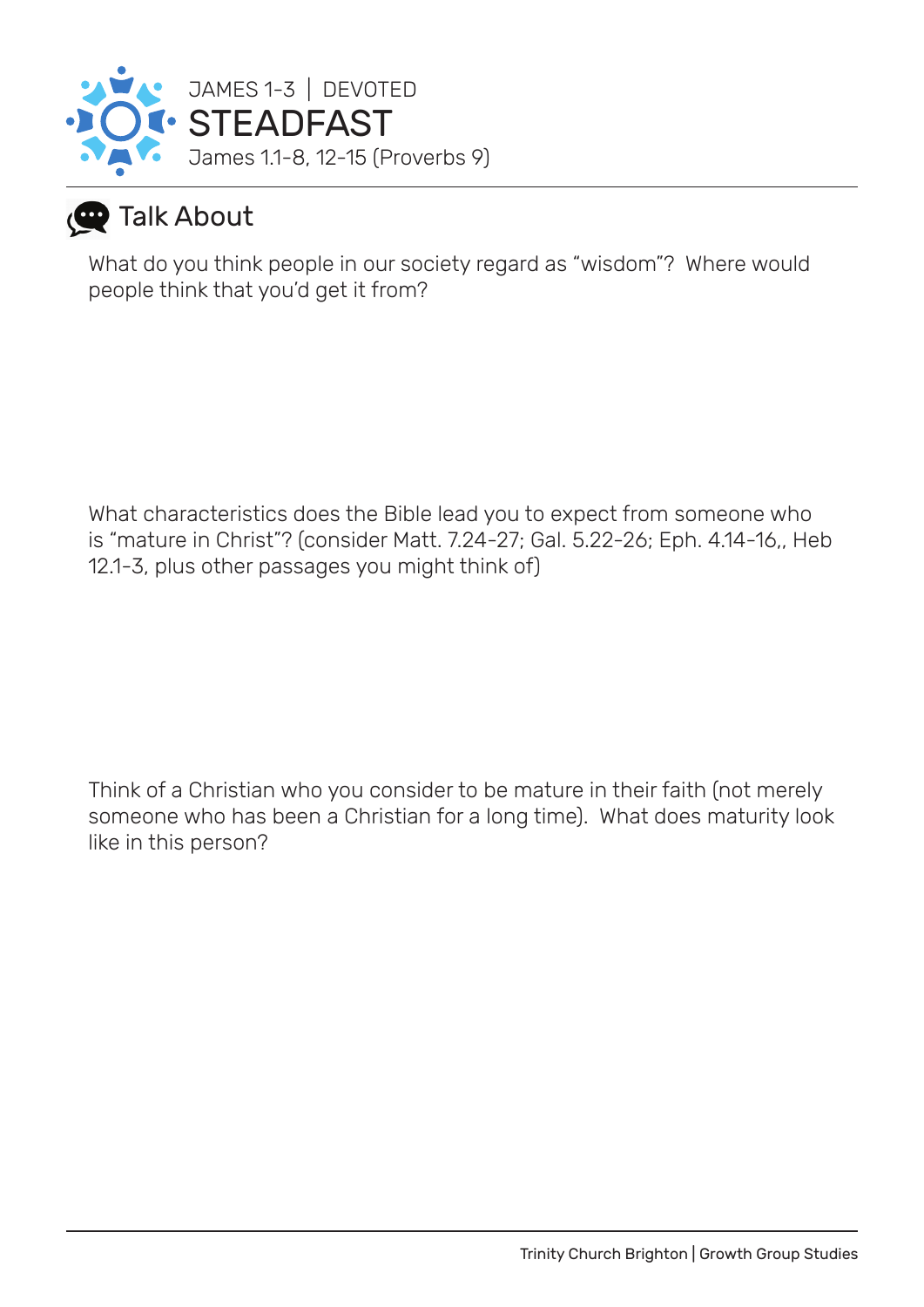## **Read James 1.1-8, 12-15**



On what basis can James tell us to "consider it pure joy … whenever we face trials of many kinds"? What is God doing with these trials? (see also I Pet. 1.6-7, Heb. 12.6-11)

Are trials only the "bad" things or can "good" things be trials as well? (have a look at Proverbs 30.7-9 for some insight here)

Of what does a trial consist? Is it just the "event" or is there a deeper aspect to what is happening?



#### Wisdom in the Bible

*To be wise in the Bible is to live a life in line with reality.* 

*Finding wisdom means discovering how to follow the order that God has built into his world.* 

*The foundation of wisdom is 'the fear of the Lord' [Proverbs 9v10].* 

*That it is granted by God 'from above' acknowledges his character as the foundation for our experience and so as we approach trials we do so knowing his love, sovereign purpose, and his power in creation and redemption.* 

*Biblical wisdom teaches that God is at work even though we may not be able to discern his purpose [Job] as well as the futility of seeking ultimate meaning in the things of this world [Ecclesiastes].* 

*The Dictionary of Biblical Theology, "James", by P.H.Davids*

How do our "trials" test our faith?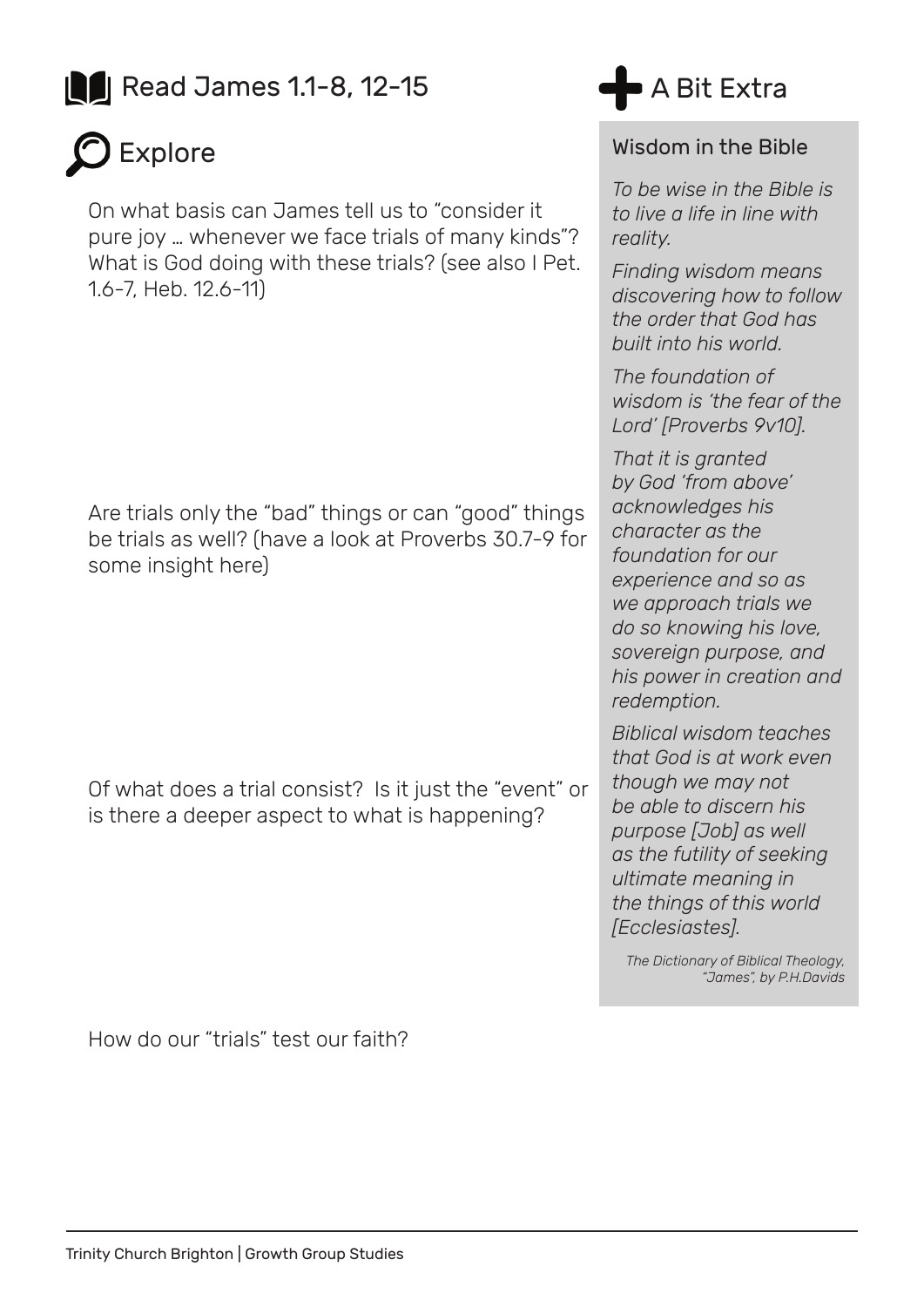Think of a particular trial you have faced: how has the trial prompted doubts about the person, power and purposes of God (be specific)? How did God answer those doubts?

James maps out a road with a destination. See if you can plot the course of this road?



In James 1.5 what is identified as one essential element that is needed to walk this road to it's destination? Where does this come from? (See also James 3.17, Proverbs 2.6)

What does James tell us about how will God respond to a request for this "essential element"? What will he, and won't he, do? How does this encourage you?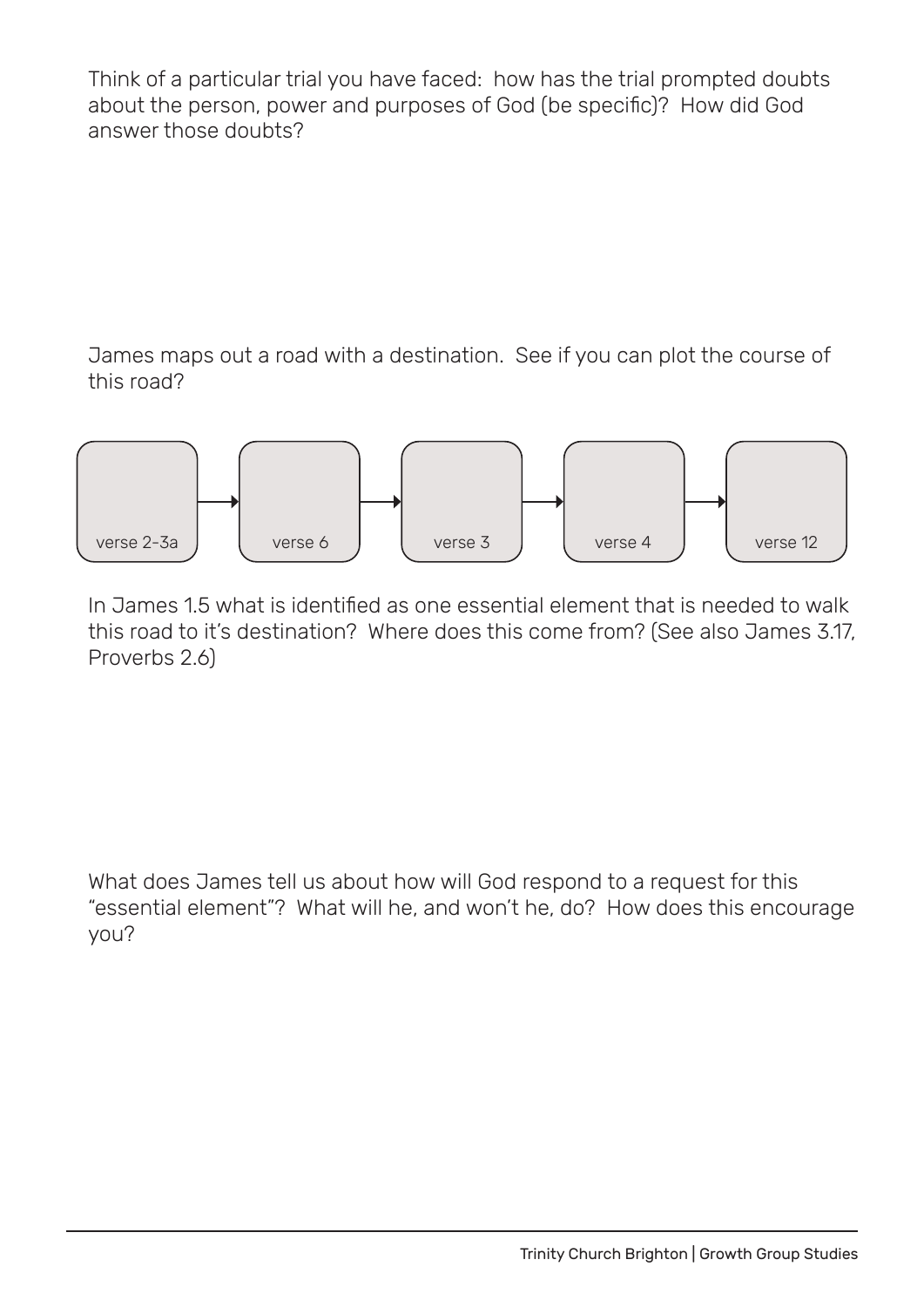What might we be tempted to doubt and so become "double-minded and unstable"?

James maps out another road with another destination. See if you can plot its course?



What image does the way James describes this road in  $v14-15$  conjure? How does give us insight into how the "process of sin" operates in our hearts? (see Proverbs 9.13-18 for more insight into this image).

# **十** Jesus in James

*Like the Old Testament wisdom books which assume that those reading them have a relationship with God through his covenant (spoken of as "fear of the Lord"), James also assumes that his readers have a relationship with God through the gospel of the Lord Jesus. This means that the gospel of grace is not prominent as it is in Paul's letters. So we need to be more explicit about asking "how does Jesus and his gospel"?*

*The writer to the Hebrews records that the Lord Jesus, "the pioneer of ... salvation" was made "perfect through what he suffered" (Heb. 2.10). When we*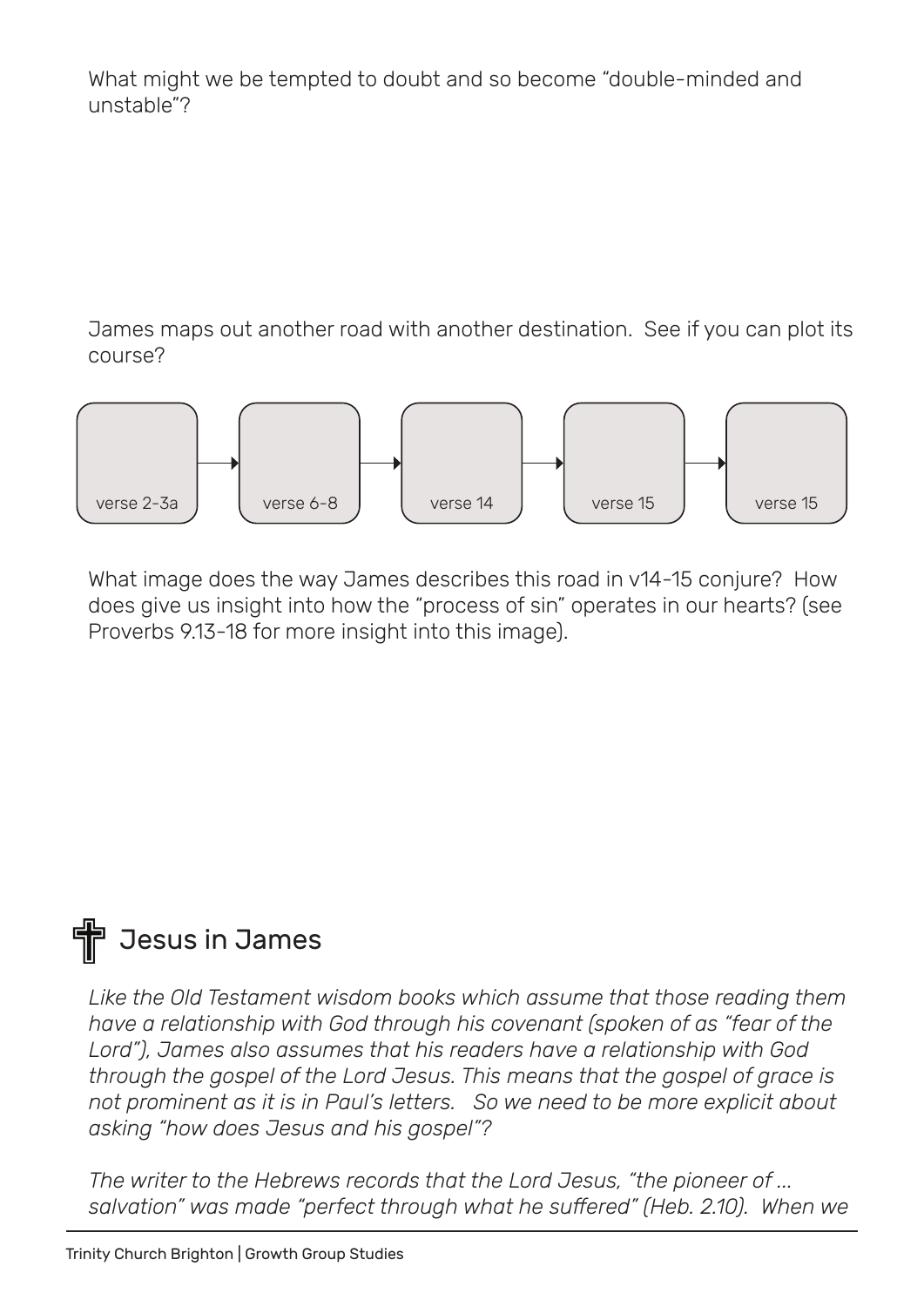*note that the word perfect is the same word as uses in James 2.4, we see that Jesus himself went though the same process of refining through suffering as we do. One result is that he is able to be our representative, "fully human in every way", so that he might be our a "merciful and faithful high priest in service to God" who not only made atonement for our sin, but is also "able to help those who are being tempted" (Heb 2.17-28).* 

*It is also worth noting that although Jesus walked perfectly in wisdom, he suffered the fate of fools, for us.*

## **Action**

Do you see "maturity" in Christ as a goal you desire? Why, or why not?

What is your reaction to James' teaching that God uses trials to bring us to maturity?

How might we "get wisdom"? (See Proverbs 9.1-12). What practical steps might you be able to take?